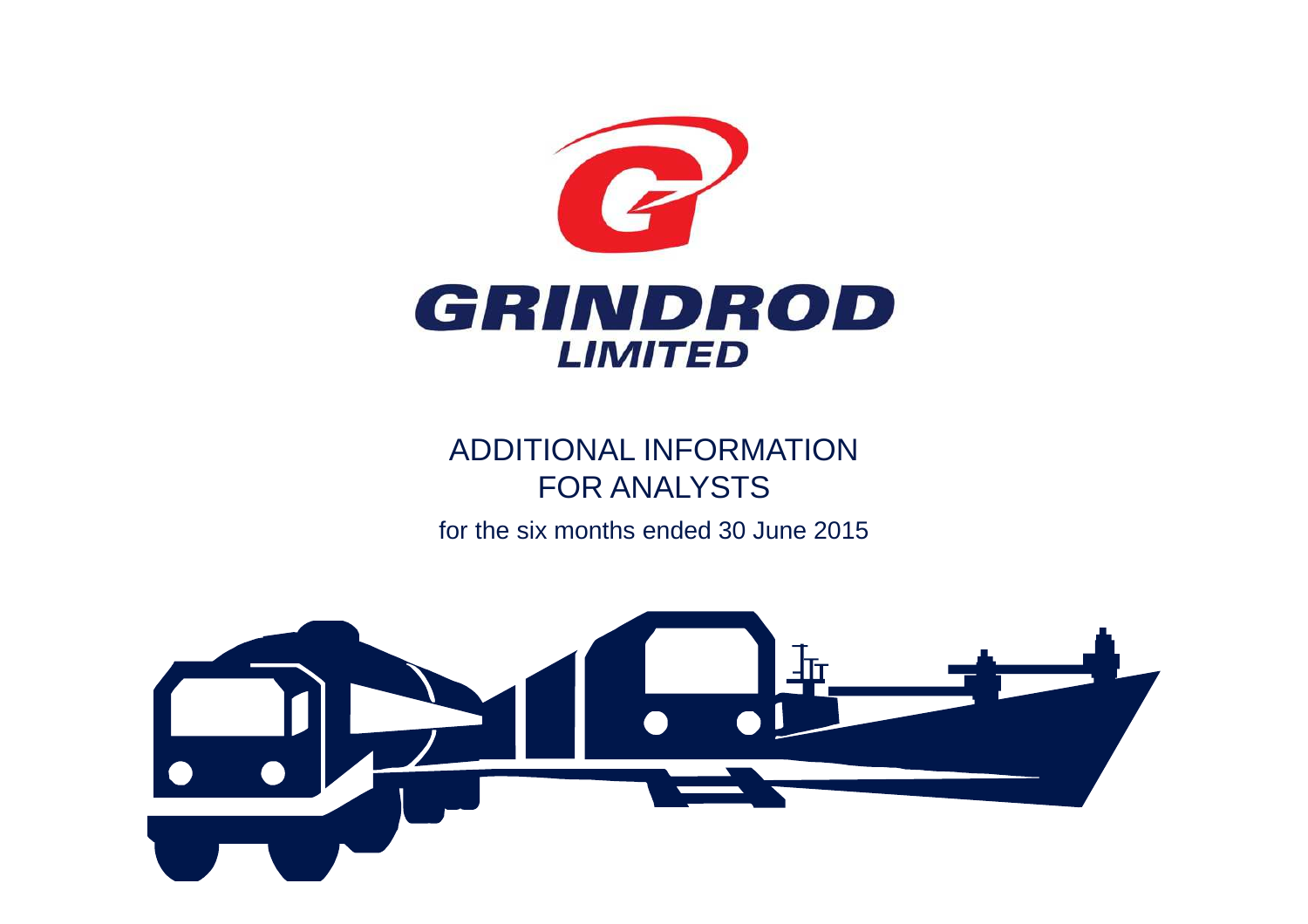## MANAGEMENT SEGMENTAL BALANCE SHEETS AS AT 30 JUNE 2015



| <b>R000</b>                                   | <b>FREIGHT</b><br><b>SERVICES</b> | <b>SHIPPING</b> | <b>FINANCIAL</b><br><b>SERVICES</b> | <b>GROUP</b> | <b>TOTAL</b><br><b>GROUP</b> |
|-----------------------------------------------|-----------------------------------|-----------------|-------------------------------------|--------------|------------------------------|
| <b>Fixed assets</b>                           | 3 494 220                         | 7 041 773       | 186 961                             | 67833        | 10 790 787                   |
| Other assets                                  | 3743543                           | 534 401         | 649 037                             | 356 221      | 5 283 202                    |
| Current assets excluding cash                 | 2 2 1 4 0 8 1                     | 3 067 579       | 414 364                             | 2 128 542    | 7824566                      |
| <b>TOTAL ASSETS</b>                           | 9 451 844                         | 10 643 753      | 1 250 362                           | 2 552 596    | 23 898 555                   |
| Equity                                        | 5770468                           | 6 472 037       | 703 511                             | 4 477 476    | 17 423 492                   |
| Preference share capital                      | 299 200                           |                 | 385 000                             | 55 800       | 740 000                      |
| Net debt (including cash)                     | 1 309 996                         | 1739678         | (34039)                             | (2102689)    | 912 946                      |
| Non-current liabilities                       | 166 697                           | 80 275          | 55 913                              | 14 982       | 317 867                      |
| <b>Current liabilities</b>                    | 1 905 483                         | 2 3 5 1 7 6 3   | 139 977                             | 107 027      | 4 504 250                    |
| <b>TOTAL EQUITY AND</b><br><b>LIABILITIES</b> | 9 451 844                         | 10 643 753      | 1 250 362                           | 2 552 596    | 23 898 555                   |

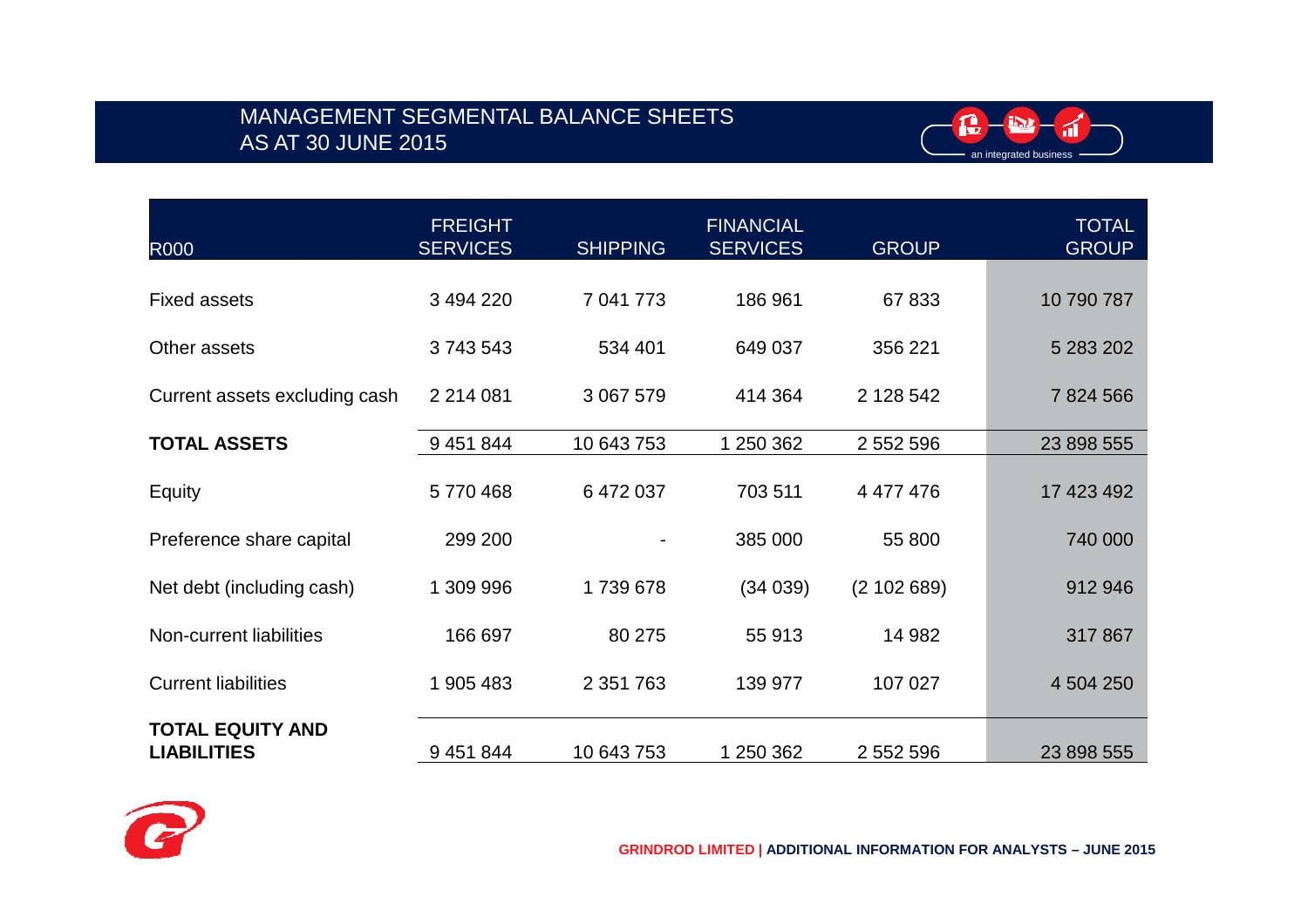## OTHER SEGMENTAL INFORMATIONAS AT 30 JUNE 2015



| <b>R000</b>                      | <b>FREIGHT</b><br><b>SERVICES</b> | <b>SHIPPING</b> | <b>FINANCIAL</b><br><b>SERVICES</b> | <b>GROUP</b> | <b>SEGMENTAL</b><br><b>ADJUSTMENTS</b> | <b>TOTAL</b><br><b>GROUP</b> |
|----------------------------------|-----------------------------------|-----------------|-------------------------------------|--------------|----------------------------------------|------------------------------|
| Depreciation and<br>amortisation | 194 596                           | 222 968         | 2 2 5 4                             | 2651         | (100 997)                              | 321 472                      |
| Net interest                     | 57914                             | 39 663          | ٠                                   | (68709)      | (37 577)                               | (8709)                       |
| Preference dividend              | 11 533                            | ۰               | 14 2 20                             | 4 117        | -                                      | 29 870                       |

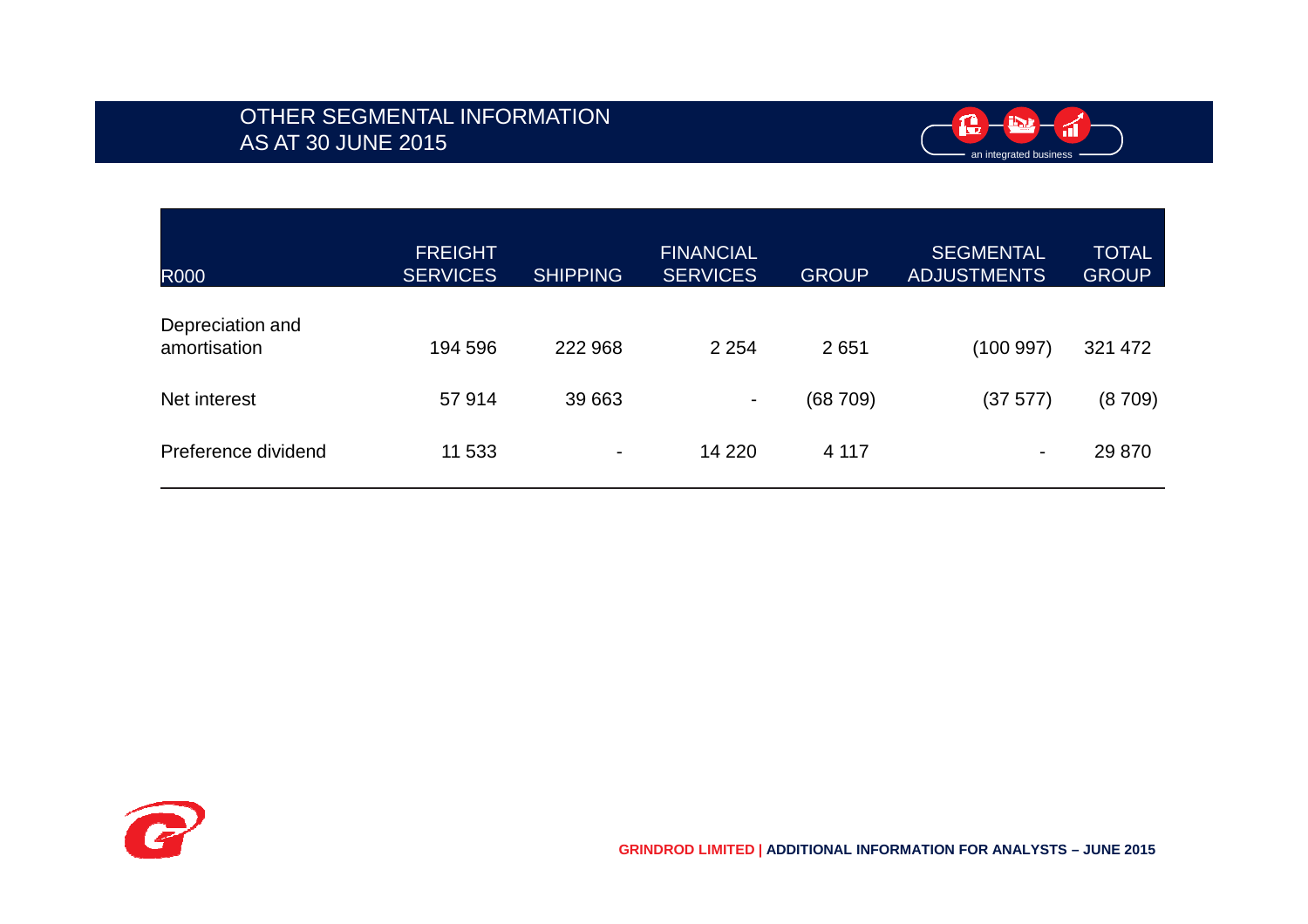# LEGAL NET DEBT BREAKDOWN AS AT 30 JUNE 2015



|                                          | <b>Including Financial</b><br><b>Services</b> | <b>Excluding Financial</b><br><b>Services</b> |
|------------------------------------------|-----------------------------------------------|-----------------------------------------------|
| R million                                | <b>Net Debt</b>                               | Net Debt                                      |
| Loans and advances to bank customers     | 4678                                          |                                               |
| Liquid assets and short-term negotiables | 1 2 3 8                                       |                                               |
| Bank and cash                            | 5 1 6 4                                       | 3 1 5 5                                       |
| Non-current assets held for sale         |                                               |                                               |
| Long-term loans                          | (2 237)                                       | (1913)                                        |
| Deposits from bank customers             | (6486)                                        |                                               |
| Current portion of long-term loans       | (1557)                                        | (616)                                         |
| Short term borrowings and overdraft      | (707)                                         | (684)                                         |
| Non-current liabilities held for sale    | (5)                                           | (5)                                           |
| Net debt                                 | 89                                            | (62)                                          |

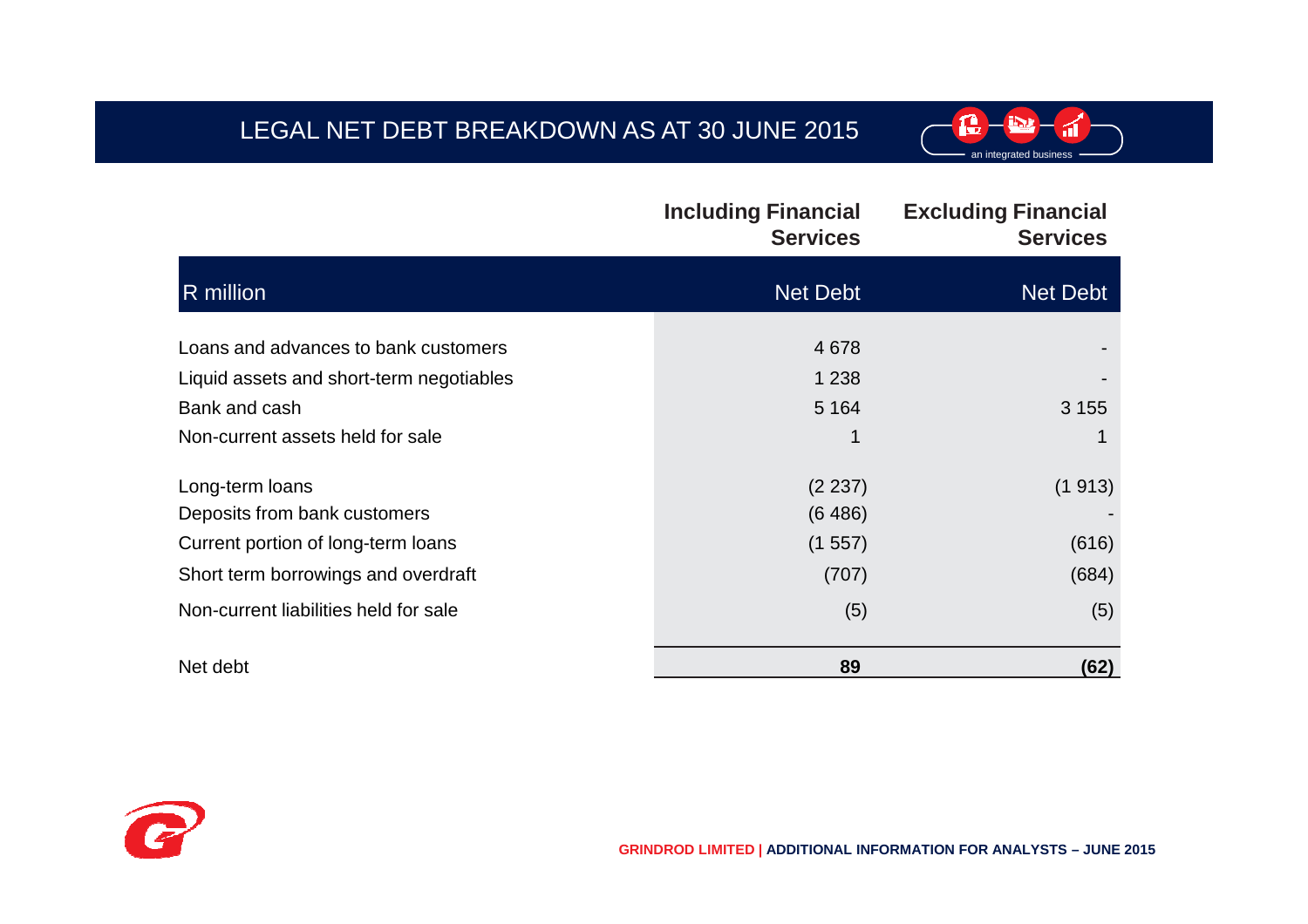

#### **Additional information for anlaysts - Segmental Income statement** for the six months ended 30 June 2015

|                                                            | <b>Unaudited</b> | <b>Unudited</b> | <b>Audited</b>      |
|------------------------------------------------------------|------------------|-----------------|---------------------|
|                                                            | 30 June          |                 | 30 June 31 December |
|                                                            | 2015             | 2014*           | 2014                |
|                                                            | <b>R000</b>      | <b>R000</b>     | <b>R000</b>         |
|                                                            |                  |                 |                     |
| Revenue                                                    |                  |                 |                     |
| <b>Freight Services</b>                                    | 2 603 574        | 2 569 792       | 5 653 512           |
| Shipping                                                   | 11 382 230       | 10816309        | 22 106 063          |
| <b>Financial Services</b>                                  | 238 308          | 188 663         | 376912              |
| Group                                                      | 216 426          | 3690849         | 4 580 465           |
|                                                            | 14 440 538       | 17 265 613      | 32 716 952          |
| Segmental adjustments                                      | (9374111)        | (9019712)       | (18 804 470)        |
|                                                            |                  |                 |                     |
| <b>Freight Services</b>                                    | (713 402)        | (808714)        | (1754497)           |
| Shipping                                                   | (8660153)        | (8210998)       | (17 049 551)        |
| Group                                                      | (556)            |                 | (422)               |
|                                                            | 5 066 427        | 8 245 901       | 13 912 482          |
|                                                            |                  |                 |                     |
| Earnings before interest, taxation, depreciation and       |                  |                 |                     |
| amortisation                                               | 561 616          | 544 991         | 1 053 611           |
| <b>Freight Services</b>                                    | 376 031          | 271 659         | 638913              |
| Shipping                                                   | 109 530          |                 |                     |
| <b>Financial Services</b>                                  |                  | 142 139         | 175 210             |
| Group                                                      | (104 188)        | (13 890)        | (42 750)            |
|                                                            | 942 989          | 944 899         | 1824984             |
| Segmental adjustments                                      | (337 057)        | (340 197)       | (658 973)           |
|                                                            |                  |                 |                     |
| <b>Freight Services</b>                                    | (176002)         | (260 558)       | (407 823)           |
| Shipping                                                   | (161047)         | (79639)         | (251 791)           |
| Group                                                      | (8)              |                 | 641                 |
|                                                            |                  |                 |                     |
|                                                            | 605 932          | 604 702         | 1 166 011           |
| Operating profit/(loss) before interest and taxation       |                  |                 |                     |
| <b>Freight Services</b>                                    | 367 020          | 395 489         | 732 073             |
|                                                            | 153 063          | 71 677          | 227 421             |
| Shipping                                                   |                  |                 |                     |
| <b>Financial Services</b>                                  | 107 276          | 140 419         | 171 401             |
| Group                                                      | (106 839)        | (19 967)        | (58 597)            |
|                                                            | 520 520          | 587 618         | 1 072 298           |
| Segmental adjustments                                      | (236060)         | (236 703)       | (453 430)           |
|                                                            |                  |                 |                     |
| <b>Freight Services</b>                                    | (130706)         | (208022)        | (298 393)           |
| Shipping                                                   | (105 448)        | (28681)         | (155 882)           |
| Group                                                      | 94               |                 | 845                 |
|                                                            |                  |                 |                     |
|                                                            | 284 460          | 350 915         | 618 868             |
|                                                            |                  |                 |                     |
|                                                            |                  |                 |                     |
| Share of associate companies' profit/(loss) after taxation |                  |                 |                     |
| <b>Freight Services</b>                                    | 17806            | 19 431          | 79 538              |
| Group                                                      |                  | 3607            | 3607                |
|                                                            | 17806            | 23 038          | 83 145              |
|                                                            |                  |                 |                     |
| Profit/(loss) attributable to ordinary shareholders        |                  |                 |                     |
| <b>Freight Services</b>                                    | 177 536          | 470 434         | 613 269             |
| Shipping                                                   | 97 258           | 182 382         | 223 765             |
| <b>Financial Services</b>                                  | 73 877           | 94 931          | 111 979             |
| Group                                                      | (45 455)         | (54091)         | 52 178              |
|                                                            | 303 216          | 693 656         | 1 001 191           |

# SEGMENTAL ANALYSIS - INTERIMS 2015 SEGMENTAL ANALYSIS –INTERIMS 2015

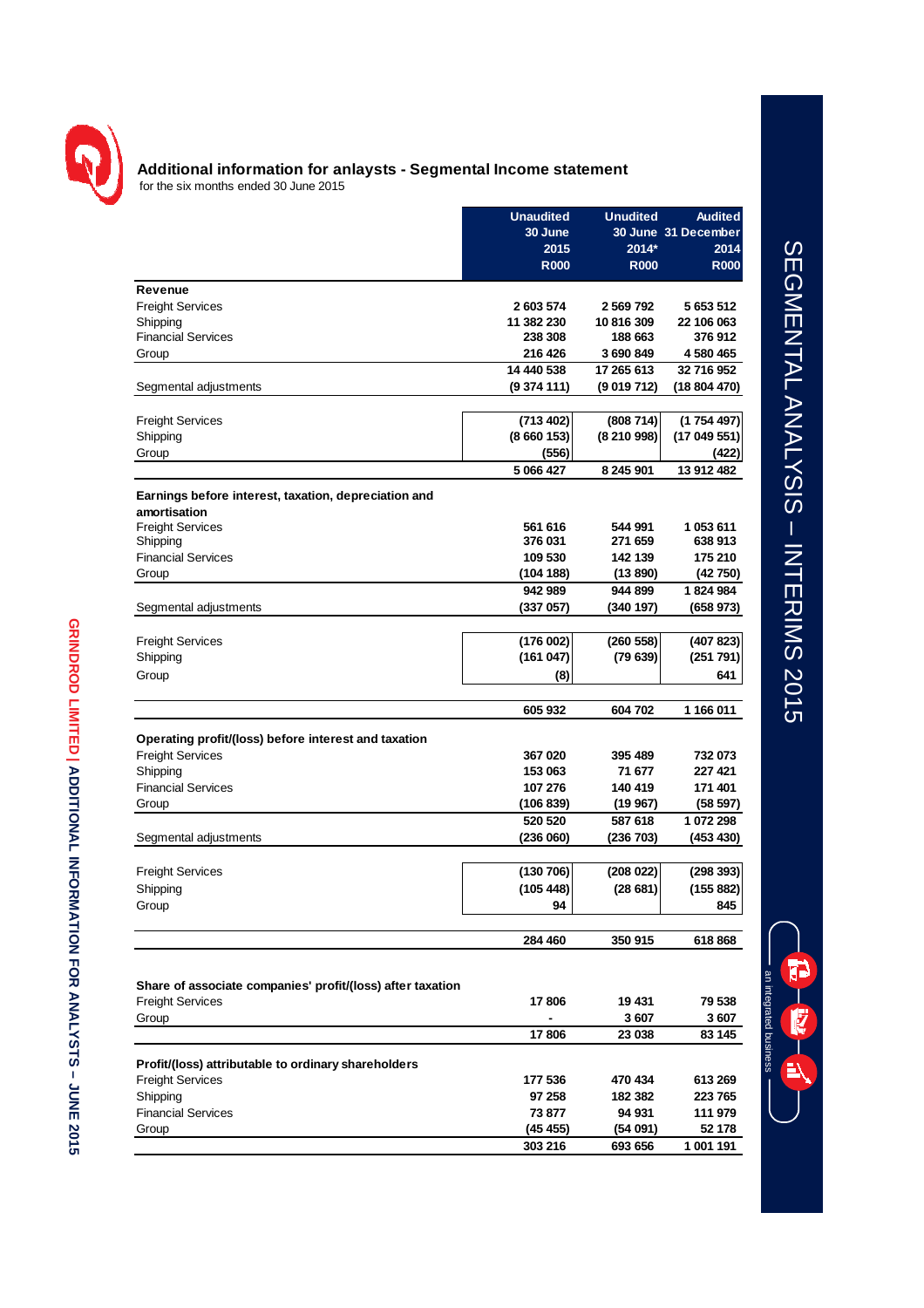## FREIGHT SERVICESCONTRIBUTION BY BUSINESS UNIT



Please note that these KPIs are as per Management Structure (JV's proportionally consolidated line by line and e.g. revenue will be higher than revenue in the legal structure (where JVs are added as a one line item )

| <b>Freight Services</b>  | <b>June 2015</b> | <b>June 2014</b> |
|--------------------------|------------------|------------------|
| Revenue                  | 2604             | 2570             |
| <b>EBITDA</b>            | 562              | 545              |
| Operating income         | 367              | 395              |
| Attributable income      | 178              | 470              |
| <b>Operating Margins</b> | 14%              | 15%              |
|                          |                  |                  |

| <b>Port, Terminals and</b><br>Rail | <b>June 2015</b> | <b>June 2014</b> |
|------------------------------------|------------------|------------------|
|                                    |                  |                  |
| Revenue                            | 1 2 4 3          | 1 144            |
| <b>EBITDA</b>                      | 379              | 414              |
| Operating income                   | 284              | 341              |
| Earnings before NTI <sup>1</sup>   | 158              | 198              |
| Attributable income                | 133              | 412              |
| Operating margin                   | 23%              | 30%              |

| <b>Logistics</b>                 | <b>June 2015</b> | <b>June 2014</b> |  |
|----------------------------------|------------------|------------------|--|
| Revenue                          | 1 3 6 1          | 1426             |  |
| <b>EBITDA</b>                    | 183              | 131              |  |
| Operating income                 | 83               | 54               |  |
| Earnings before NTI <sup>1</sup> | 44               | 49               |  |
| Attributable income              | 45               | 58               |  |
| Operating margin                 | 6%               | 4%               |  |

1Earnings before non-trading items (NTI)

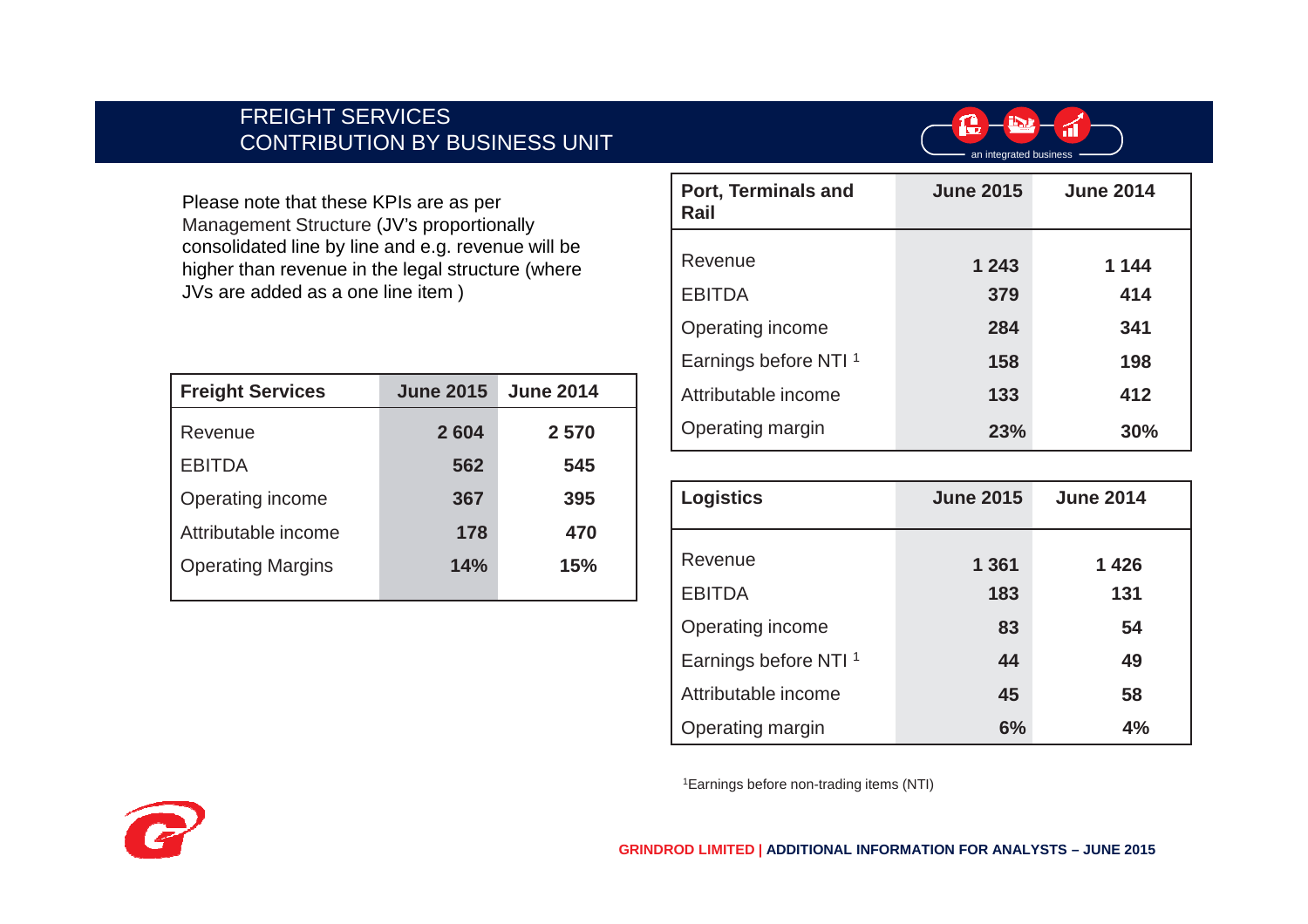## FLEET OVERVIEW (OWNED AND LONG-TERM CHARTERED SHIPS)



|                      |                                | <b>Bulk carriers</b><br><b>Tankers</b> |          |          |                  |        |              |
|----------------------|--------------------------------|----------------------------------------|----------|----------|------------------|--------|--------------|
|                      | Contracted in at 30 June 2015  | Handysize                              | Supramax | Capesize | Medium-<br>range | Small  | <b>Total</b> |
| H <sub>2</sub> 2015  | Number (average)               | 16.0                                   | 5.3      | 2.0      | 9.5              | 3.5    | 36.3         |
|                      | Cost (US\$/day)                | 10 200                                 | 12700    | 21 200   | 14 600           | 12 600 | 12 500       |
| 2016                 | Number (average)               | 15.7                                   | 7.7      | 2.0      | 9.5              | 3.5    | 38.4         |
|                      | Cost (US\$/day)                | 10 100                                 | 12700    | 21 800   | 14 900           | 12 900 | 12700        |
| 2017                 | Number (average)               | 15.5                                   | 9.0      | 1.7      | 9.5              | 3.5    | 39.2         |
|                      | Cost (US\$/day)                | 10 500                                 | 12 800   | 22 300   | 15 200           | 13 200 | 12 900       |
| <b>Current fleet</b> |                                | 15.8                                   | 4.0      | 2.0      | 9.5              | 3.5    | 34.8         |
|                      | Net number of ships to deliver |                                        |          |          |                  |        |              |
| H <sub>2</sub> 2015  |                                | 0.3                                    | 2.0      |          |                  |        | 2.3          |
| 2016                 |                                | (0.6)                                  | 3.0      |          |                  |        | 2.4          |
| 2017                 |                                |                                        |          | (1.0)    |                  |        | (1.0)        |
|                      | Fleet at end of 2015           | 15.5                                   | 9.0      | 1.0      | 9.5              | 3.5    | 38.5         |

Charter option extensions and purchase options on 1 handysize bulk carrier and 1 capesize bulk carrier are not included in the above numbers as they are not contracted.

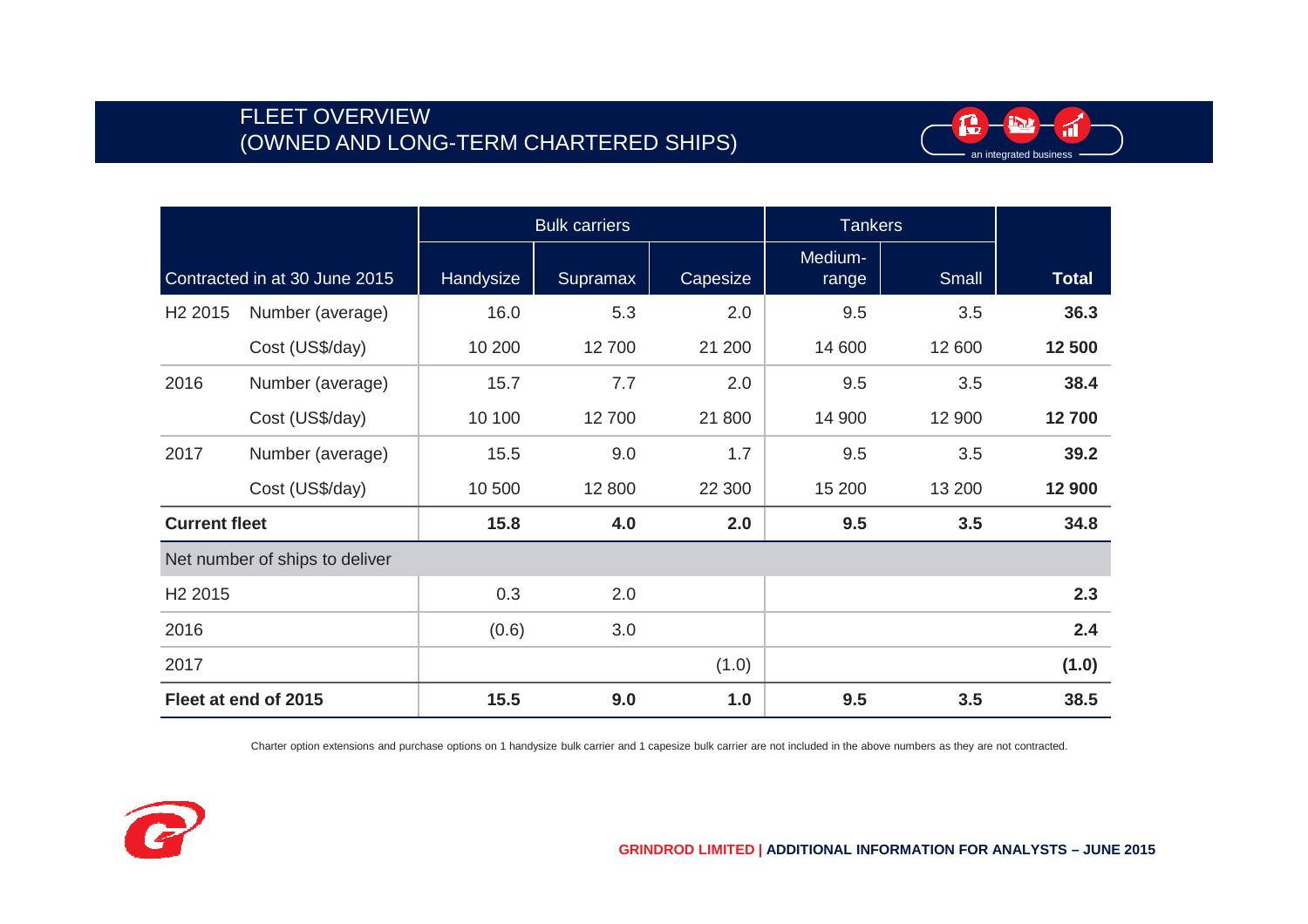## CONTRACT COVER



|                            |                    | <b>Bulk carriers</b>     |           |          | <b>Tankers</b>           |        |              |
|----------------------------|--------------------|--------------------------|-----------|----------|--------------------------|--------|--------------|
| Contracted at 30 June 2015 |                    | Handysize                | Supramax  | Capesize | Medium-<br>range         | Small  | <b>Total</b> |
| H <sub>2</sub> 2015        | Number (average)   | 5.1                      | 5.4       | 1.5      | 2.7                      | 2.2    | 16.9         |
|                            | Revenue (US\$/day) | 6800                     | 300<br>11 | 35 200   | 16 600                   | 11 200 | 12 900       |
| 2016                       | Number (average)   | 0.7                      | 4.6       | ۰        | 0.7                      | 0.8    | 6.8          |
|                            | Revenue (US\$/day) | 9 0 0 0                  | 10700     | ٠        | 14 400                   | 11700  | 11 000       |
| 2017                       | Number (average)   | $\overline{\phantom{a}}$ | 3.8       | ٠        | -                        |        | 3.8          |
|                            | Revenue (US\$/day) | $\overline{\phantom{a}}$ | 10 400    | ۰        | $\overline{\phantom{a}}$ | ۰      | 10 400       |

| <b>Contract profits</b> | % of fleet fixed | <b>Charters</b><br>(US\$ million) | Ship sales | <b>Total</b> |
|-------------------------|------------------|-----------------------------------|------------|--------------|
| H <sub>2</sub> 2015     | 44               | 0.6                               |            | 0.6          |
| 2016                    | 18               | (3.8)                             |            | (3.8)        |
| 2017                    | 11               | (3.2)                             |            | (3.2)        |

Note: Variable volume contracts have been included at forecast volumes and rates

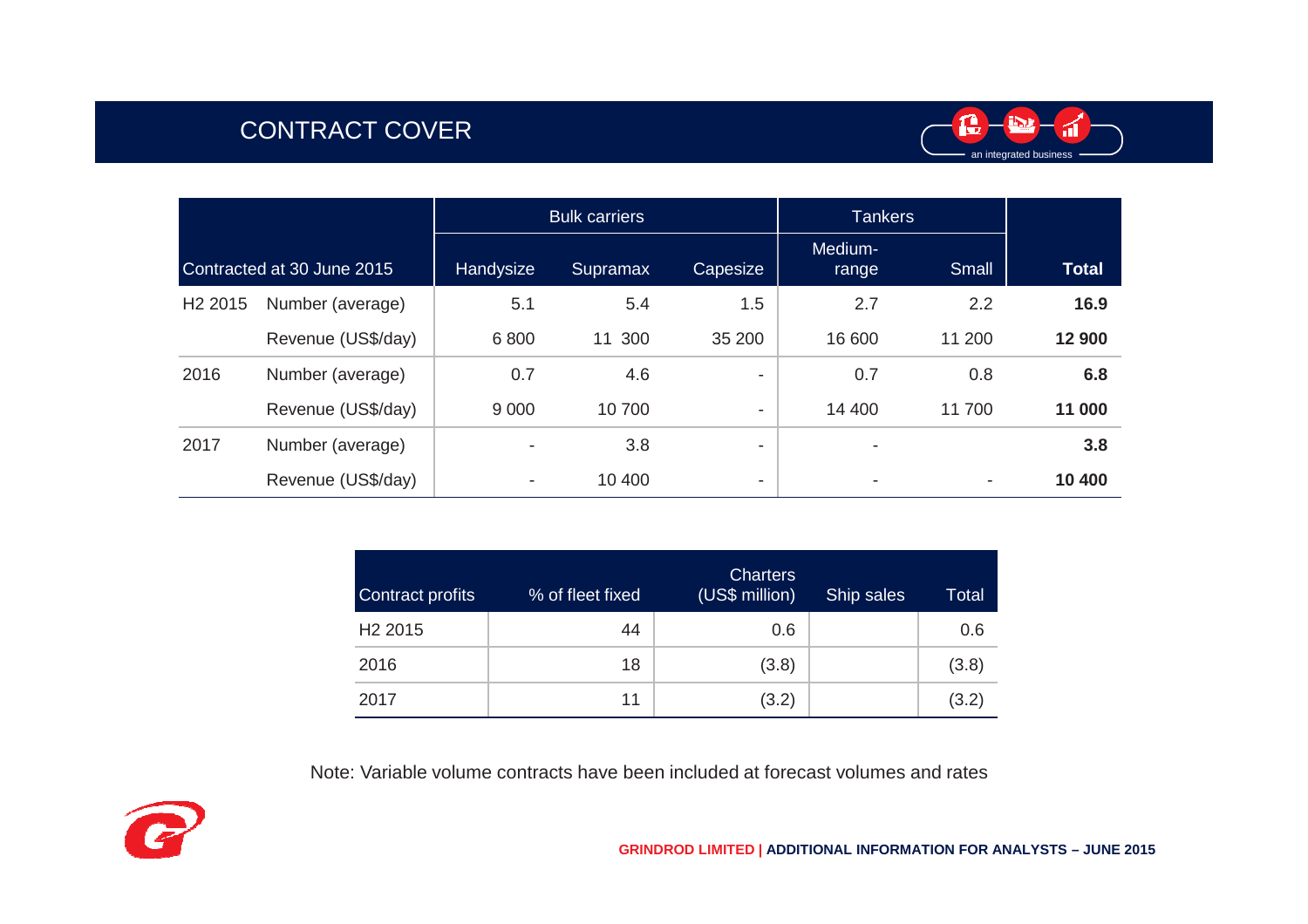

|                                                         | <b>Bulk carriers</b> |          |          | <b>Tankers</b>   |        | H1 2015      | H1 2014 |               |
|---------------------------------------------------------|----------------------|----------|----------|------------------|--------|--------------|---------|---------------|
|                                                         | Handysize            | Supramax | Capesize | Medium-<br>range | Small  | <b>Total</b> | Total   | $\frac{9}{6}$ |
| Average number of<br>owned/long-term<br>chartered ships | 16.3                 | 3.6      | 2.0      | 9.5              | 4.5    | 35.9         | 35.9    |               |
| Average daily revenue<br>(US\$)                         | 5 4 0 0              | 7700     | 27 500   | 21 200           | 11 200 | 11 800       | 12 600  | (6)           |
| Average daily cost (US\$)                               | 10 300               | 13 200   | 24 100   | 14700            | 12 100 | 12 800       | 12 900  |               |
| <b>Profit (US\$ million)</b>                            | (14.7)               | (3.6)    | 1.2      | 11.2             | (0.7)  | (6.6)        | (2.1)   | (214)         |

| (US\$ millions)                               |       |        |       |
|-----------------------------------------------|-------|--------|-------|
| Profit from ship operating activities         | 15.0  | 9.5    | 58    |
| Marine fuels                                  | 4.3   | 2.8    | 54    |
| Profit from ship sales / charter terminations | 0.9   | 6.0    | (85)  |
| Overheads                                     | (6.3) | (11.5) | 45    |
| Profit share on earnings                      | (2.3) | (0.9)  | (155) |
| Funding costs/taxation                        | 2.3   | 2.9    | (20)  |
| Foreign exchange                              | 0.9   | (0.6)  | 250   |
| Profit before sale of businesses              | 8.2   | 6.1    | 34    |
| Profit on sale of investment                  | ۰     | 10.8   | (100) |
|                                               | 8.2   | 16.9   | (52)  |